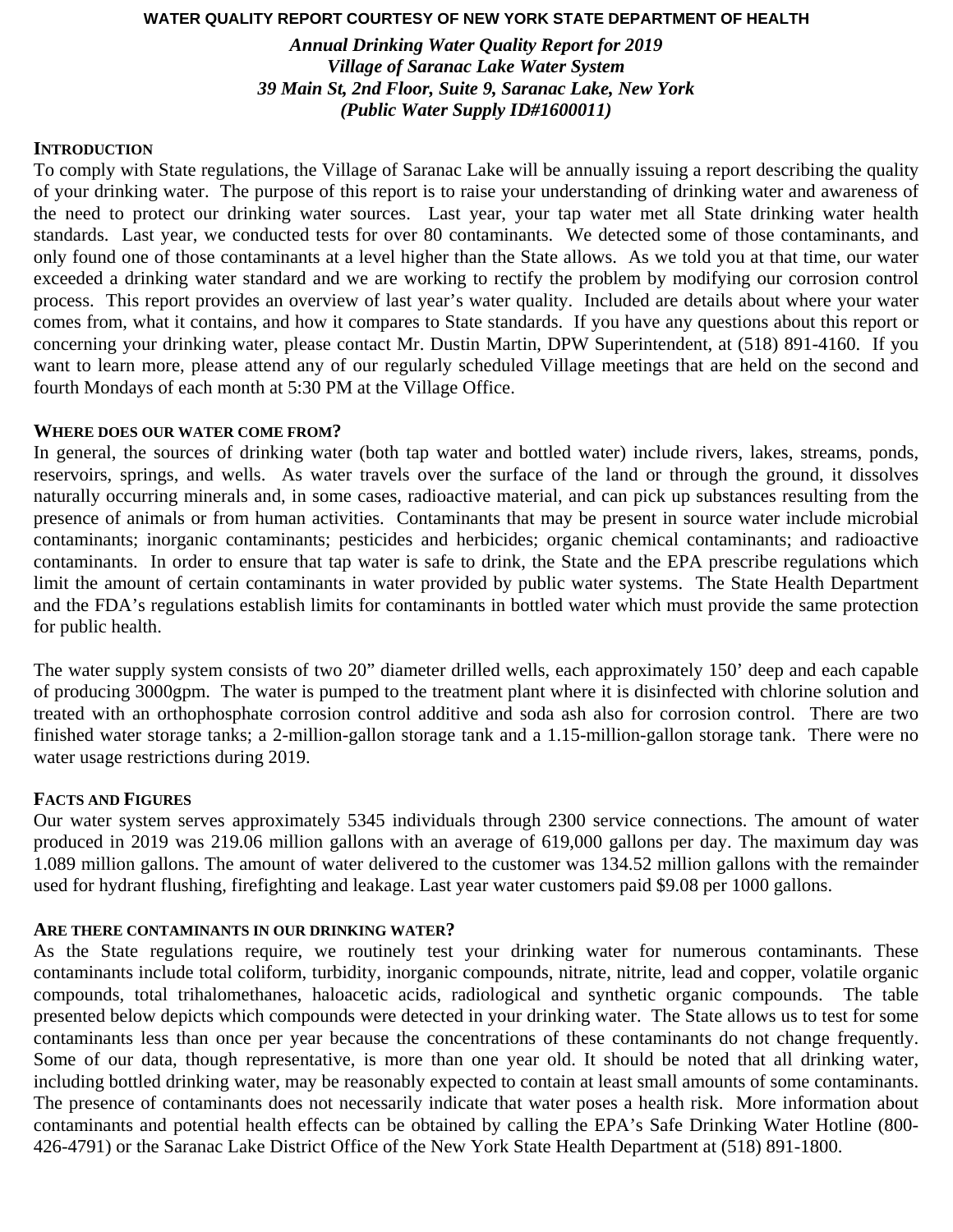| <b>Table of Detected Contaminants</b> |                     |                   |                                      |                          |                |                                                       |                                                                                                                                                                |
|---------------------------------------|---------------------|-------------------|--------------------------------------|--------------------------|----------------|-------------------------------------------------------|----------------------------------------------------------------------------------------------------------------------------------------------------------------|
| Contaminant                           | Violation<br>Yes/No | Date of<br>Sample | Level<br>Detected                    | Unit<br>Measure<br>-ment | <b>MCLG</b>    | <b>Regulatory Limit</b><br>(MCL, TT or AL)            | Likely Source of Contamination                                                                                                                                 |
| <b>Microbiological Contaminants</b>   |                     |                   |                                      |                          |                |                                                       |                                                                                                                                                                |
| Total Coliform <sup>1</sup>           | N <sub>o</sub>      | 1/28/2019         | Positive                             | n/a                      | $\theta$       | Any positive<br>repeat monitoring<br>sample $(MCL)^1$ | Naturally present in the environment.                                                                                                                          |
| <b>Radioactive Contaminants</b>       |                     |                   |                                      |                          |                |                                                       |                                                                                                                                                                |
| Gross Alpha                           | N <sub>0</sub>      | 2013              | $\mathbf{0}$                         | pCi/L                    | $\Omega$       | 15 (MCL)                                              | Erosion of natural deposits.                                                                                                                                   |
| Radium 226 & 228                      | No                  | 2013              | $\boldsymbol{0}$                     | pCi/L                    | $\mathbf{0}$   | 5 (MCL)                                               | Erosion of natural deposits.                                                                                                                                   |
| <b>Gross Beta</b>                     | $\overline{No}$     | 2013              | 1.2                                  | $\overline{pCi/L}$       | $\overline{0}$ | $50$ (MCL)                                            | Decay of natural deposits & man-made emissions.                                                                                                                |
| <b>Inorganic Contaminants</b>         |                     |                   |                                      |                          |                |                                                       |                                                                                                                                                                |
| Barium                                | No                  | 2019              | 0.007                                | mg/1                     | $\overline{c}$ | 2(MCL)                                                | Erosion of natural deposits                                                                                                                                    |
| Copper                                | $\overline{No}$     | 2019              | 0.39 <sup>2</sup><br>$ND-0.43$       | mg/L                     | 1.3            | $1.3$ (AL)                                            | Corrosion of household plumbing systems.                                                                                                                       |
| Lead                                  | N <sub>o</sub>      | 2019              | 0.0029 <sup>2</sup><br>$ND-0.0072^3$ | mg/L                     | $\overline{0}$ | $0.015$ (AL)                                          | Corrosion of household plumbing systems.                                                                                                                       |
| Nitrate                               | N <sub>0</sub>      | 2019              | <b>ND</b>                            | mg/L                     | 10             | 10 (MCL)                                              | Runoff from fertilizer use; leaching from septic<br>tanks, sewage, erosion of natural deposits.                                                                |
| Iron + Manganese                      | N <sub>o</sub>      | 2019              | 0.5                                  | mg/L                     | 0.5            | $0.5$ (MCL)                                           | Iron - naturally occurring; Manganese - naturally<br>occurring and indicative of landfill leachate                                                             |
| Arsenic                               | N <sub>o</sub>      | 2019              | 0.0005                               | mg/L                     | n/a            | 0.01                                                  | Erosion of natural deposits; Runoff from orchards;<br>Runoff from glass &electronics production wastes.                                                        |
| Antimony                              | N <sub>o</sub>      | 2019              | 0.0005                               | mg/L                     | 0.006          | 0.006                                                 | Discharge from petroleum refineries; fire retardants;<br>ceramics: electronics: solder.                                                                        |
| Odor                                  | N <sub>0</sub>      | 2019              | $\mathbf{1}$                         | Unit                     | n/a            | 3                                                     | Natural sources; Organic or inorganic pollutants<br>originating from municipal and industrial waste                                                            |
| Color                                 | N <sub>o</sub>      | 2019              | 15                                   | Units                    | n/a            | 15                                                    | Natural color may be caused by decaying leaves,<br>plants, and soil organic matter; the presence of<br>metals such as copper, iron and manganese;              |
| Zinc                                  | N <sub>0</sub>      | 2019              | 0.194                                | mg/L                     | n/a            | 5                                                     | Naturally occurring or indicative of landfill leachate                                                                                                         |
| Sulfate                               | N <sub>0</sub>      | 2019              | 42.8                                 | mg/L                     | n/a            | 250 (MCL)                                             | Naturally occurring                                                                                                                                            |
| Chloride                              | N <sub>o</sub>      | 2019              | 80.8                                 | mg/L                     | n/a            | 250 (MCL)                                             | Naturally occurring                                                                                                                                            |
| Sodium                                | N <sub>o</sub>      | 2019              | 53                                   | mg/L                     | n/a            | See Note 5                                            | Naturally occurring; Road salt; Water softeners;<br>Animal<br>waste.                                                                                           |
| <b>Disinfection Byproducts</b>        |                     |                   |                                      |                          |                |                                                       |                                                                                                                                                                |
| <b>Total Trihalomethanes</b>          | N <sub>o</sub>      | 2019              | $5.2 - 9.64$                         | $\frac{u g}{l}$          | n/a            | 80 (MCL)                                              | By-product of drinking water chlorination needed to kill<br>harmful organisms. TTHMs are formed when source water<br>contains large amounts of organic matter. |
| Haloacetic Acids                      | N <sub>0</sub>      | 2019              | $0 - 3.64$                           | $\frac{u g}{l}$          | n/a            | 60 (MCL)                                              | By-product of drinking water chlorination.                                                                                                                     |

**Notes:** 

1 - In January 2019, total coliform bacteria were detected in 1 of the 8 routine monthly compliance samples collected at our system. Total Coliform Bacteria are bacteria that are naturally present in the environment and are used as an indicator that other, potentially-harmful bacteria may be present. Three additional repeat samples were subsequently collected at/near the location of the positive sample, and total coliform bacteria were not detected in those samples. Since total coliforms were detected in <5% of the samples collected during the month, the system did not have an MCL violation. It should be noted that *E. Coli*, associated with human and animal fecal waste, was not detected in any of the samples collected.

2 – We collected 1 round of 20 lead & copper samples last year. The level presented represents the highest  $90<sup>th</sup>$  percentile of the 20 sites tested. A percentile is a value on a scale of 100 that indicates the percent of a distribution that is equal to or below it. The  $90<sup>th</sup>$  percentile is equal to or greater than 90% of the lead values detected at your water system. In this case, 20 samples were collected at your water system and the  $90<sup>th</sup>$  percentile value was the  $2<sup>nd</sup>$  highest value.

3 – The levels presented represent the range of the 20 samples collected. The action levels for lead and copper were not exceeded at any site.

4 – The results show the range of concentrations at two sampling locations in the distribution system.

5 - Water containing more than 20 mg/l of sodium should not be used for drinking by people on severely restricted sodium diets. Water containing more than 270 mg/l of sodium should not be used for drinking by people on moderately restricted sodium diets.

#### **Definitions:**

*Maximum Contaminant Level*(MCL): The highest level of a contaminant that is allowed in drinking water. MCLs are set as close to the MCLGs as feasible. *Maximum Contaminant Level Goal* (MCLG): The level of a contaminant in drinking water below which there is no known or expected risk to health. MCLGs allow for a margin of safety.

*Action Level*(AL): The concentration of a contaminant which, if exceeded, triggers treatment or other requirements which a water system must follow.

*Treatment Technique* (TT): A required process intended to reduce the level of a contaminant in drinking water.

*Non-Detects* (ND): Laboratory analysis indicates that the constituent is not present.

*Milligrams per liter* (mg/l): Corresponds to one part of liquid in one million parts of liquid (parts per million - ppm).

*Micrograms per liter* (ug/l): Corresponds to one part of liquid in one billion parts of liquid (parts per billion - ppb).

**Picocuries per liter** (pCi/L): A measure of the radioactivity in water.